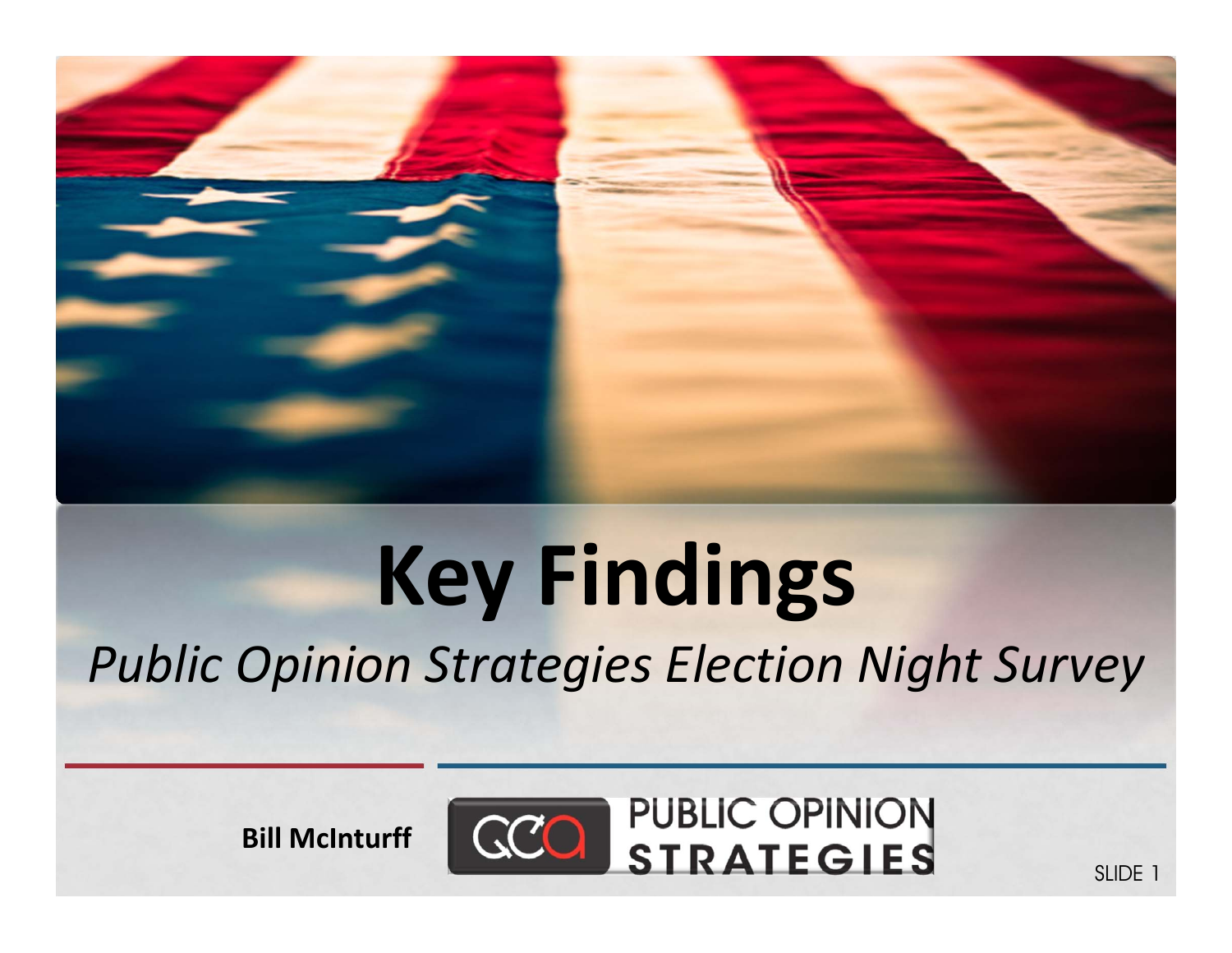

# **Providing Some Context For The 2014 Election**

**Bill McInturff**

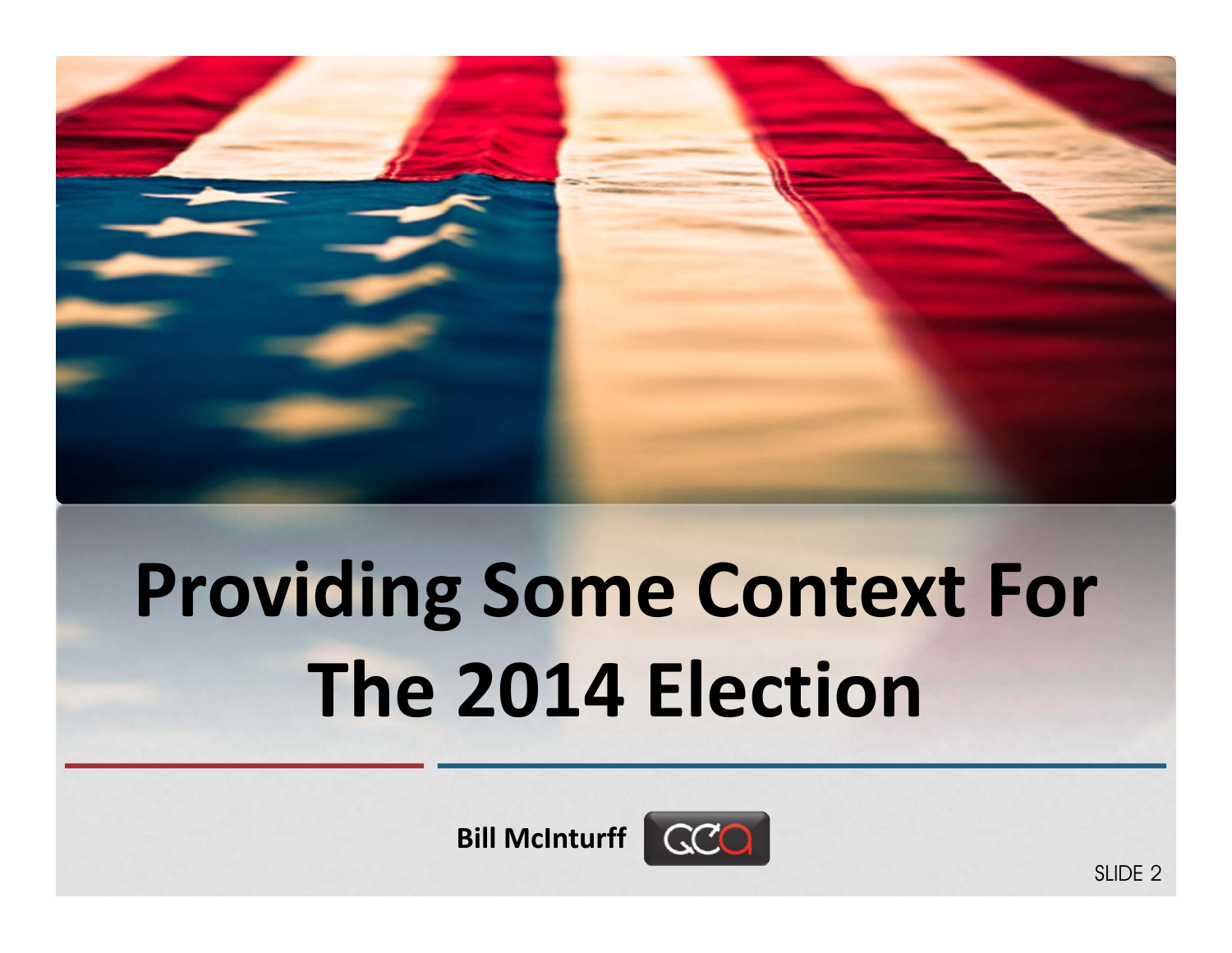### **Economic issues played <sup>a</sup> critical role heading into the election.**



*64%*

#### **Dissatisfied with the state of the U.S. economy**



*74%*

#### **Report that economic issues are extremely or very important to their vote\***

\*Source: POS Pre‐Election Survey. All else NBC/WSJ. **sign for <sup>a</sup> day**





**Mood of country <sup>=</sup> wrong track**

*40%*

**Someone in household has lost a job in the last five years**



*57%*

**Would carry <sup>a</sup> protest**



POS Election Night Survey– 2014

**JOB FAIR**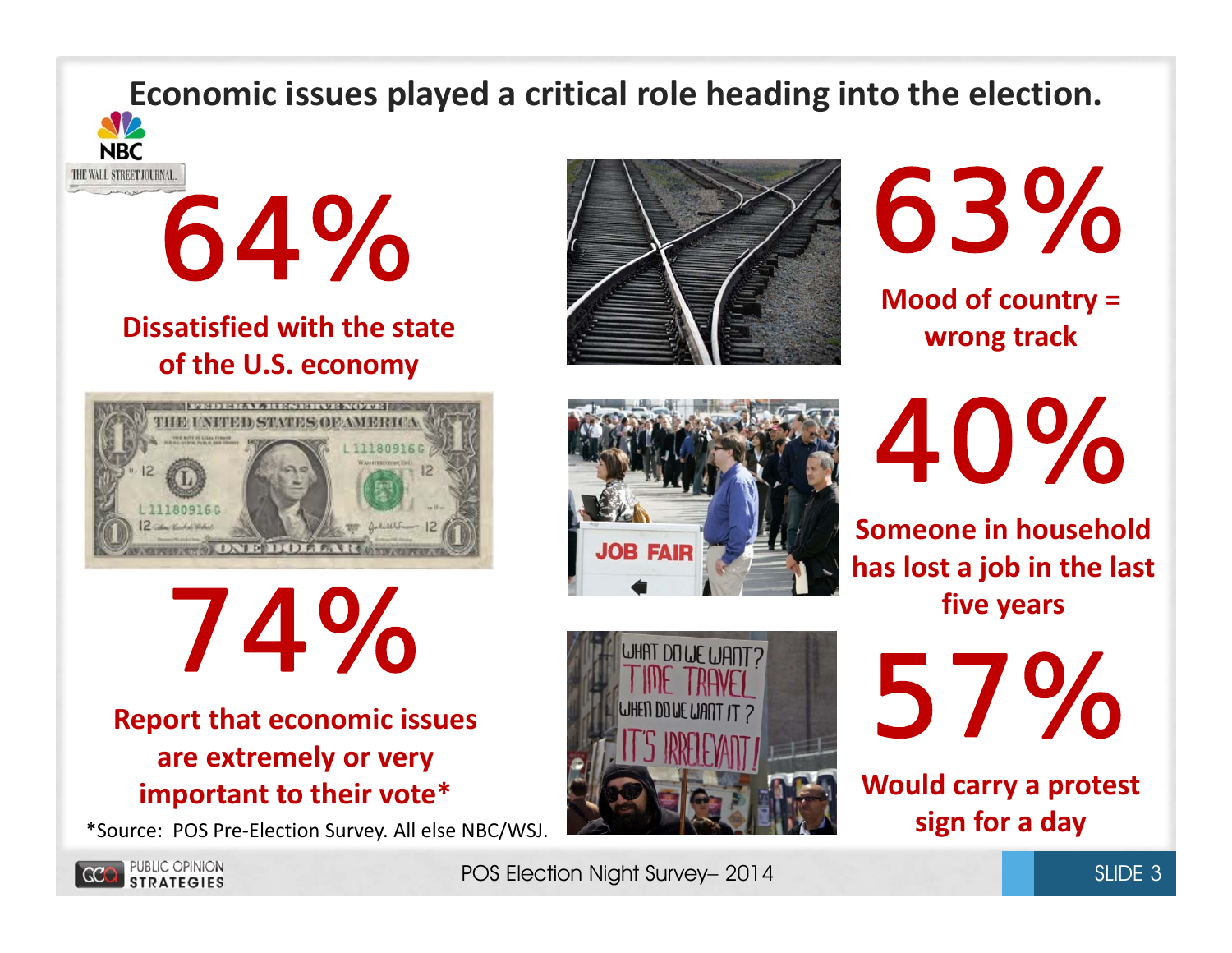#### **In the 2014 exit polls, President Obama's job approval is consistent with other presidents who had mid‐term election wipeouts.**



POS Election Night Survey– 2014 Survey and SLIDE 4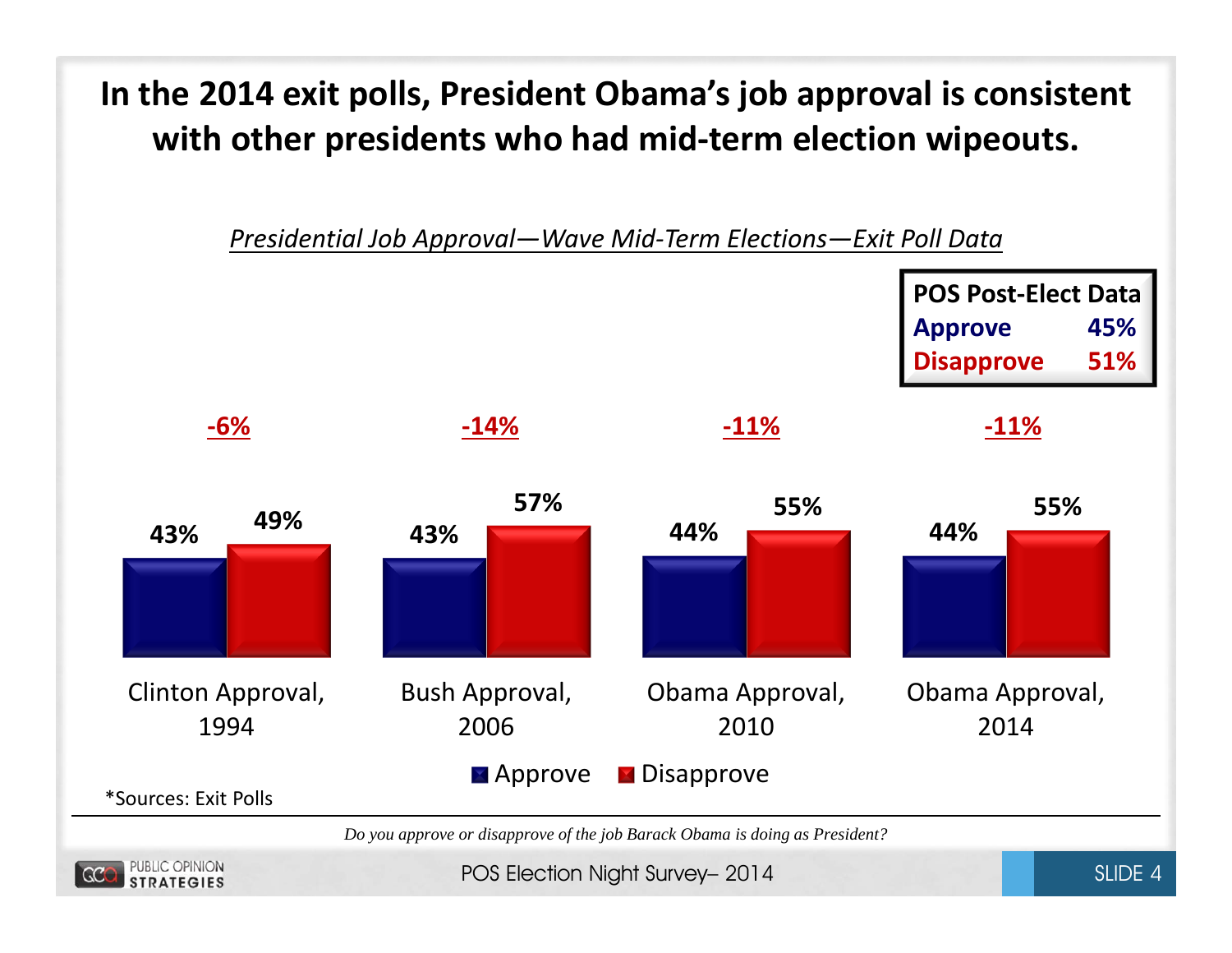#### **President Obama is the most damaging recent two‐term president to his party's standing in the House.**

|                      | <b>First Mid-Term</b> | <b>Second Mid-Term</b> | <b>Net</b> |
|----------------------|-----------------------|------------------------|------------|
| <b>Barack Obama</b>  | -63                   | $-12*$                 | $-75*$     |
| <b>Richard Nixon</b> | $-12$                 | -48                    | -60        |
| <b>Bill Clinton</b>  | $-52$                 | $+5$                   | -47        |
| Ronald Reagan        | $-26$                 | -5                     | $-31$      |
| George W. Bush       | $+8$                  | -30                    | $-22$      |

*Change in House Seats Held by the President's Party*

\*Estimate as of December 9 with 1 seat yet to be called. Source: CNN

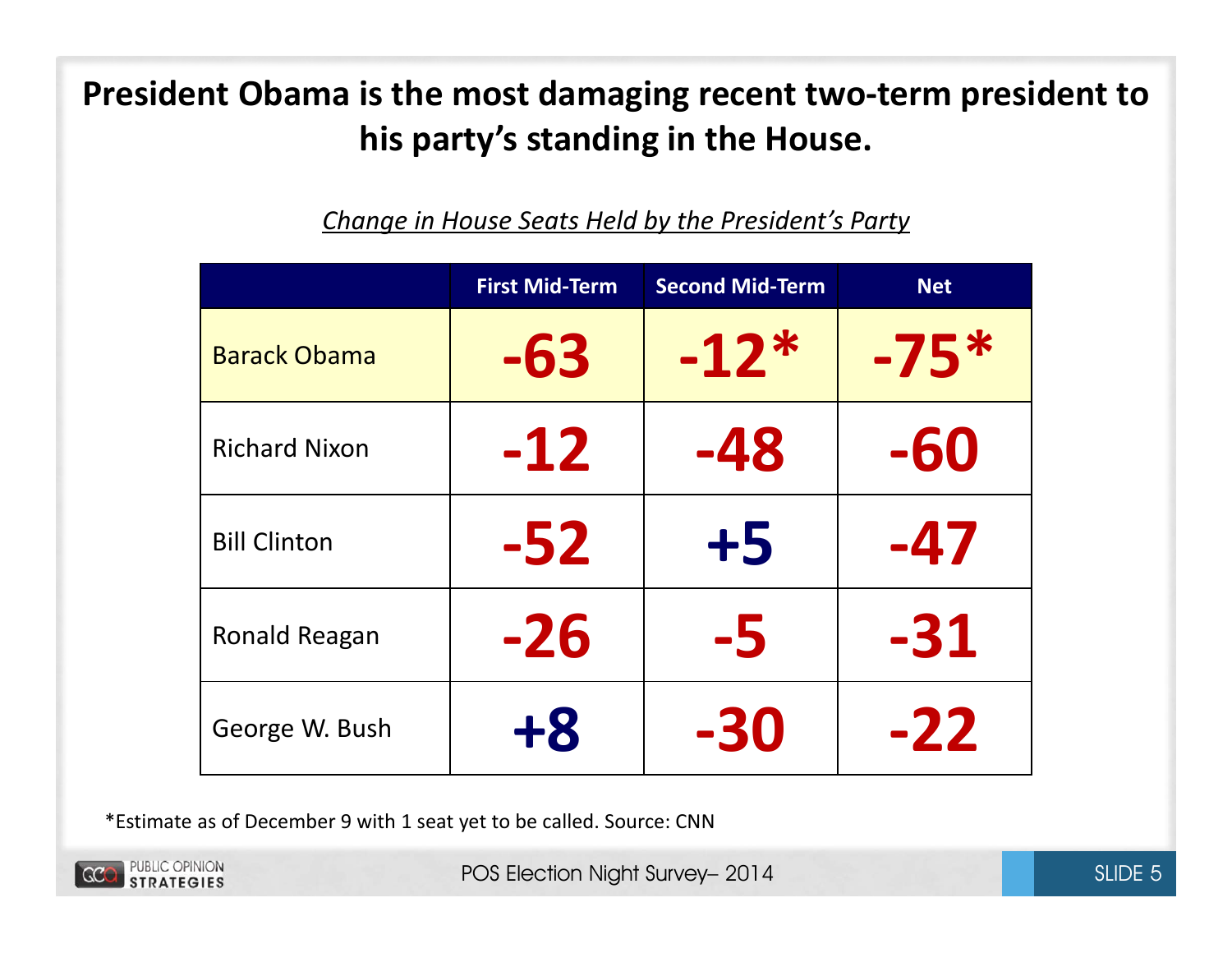#### **The same holds true for the Senate.**

|                      | <b>First Mid-Term</b> | <b>Second Mid-Term</b> | <b>Net</b>         |
|----------------------|-----------------------|------------------------|--------------------|
| <b>Barack Obama</b>  | -6                    | -9                     | $-15$              |
| <b>Bill Clinton</b>  | -8                    | O                      | -8                 |
| Ronald Reagan        | $+1$                  | -8                     | -7                 |
| George W. Bush       | $+2$                  | -6                     | $\cdot \mathbf{4}$ |
| <b>Richard Nixon</b> | $+2$                  |                        | -3                 |

#### *Change in Senate Seats Held by the President's Party*

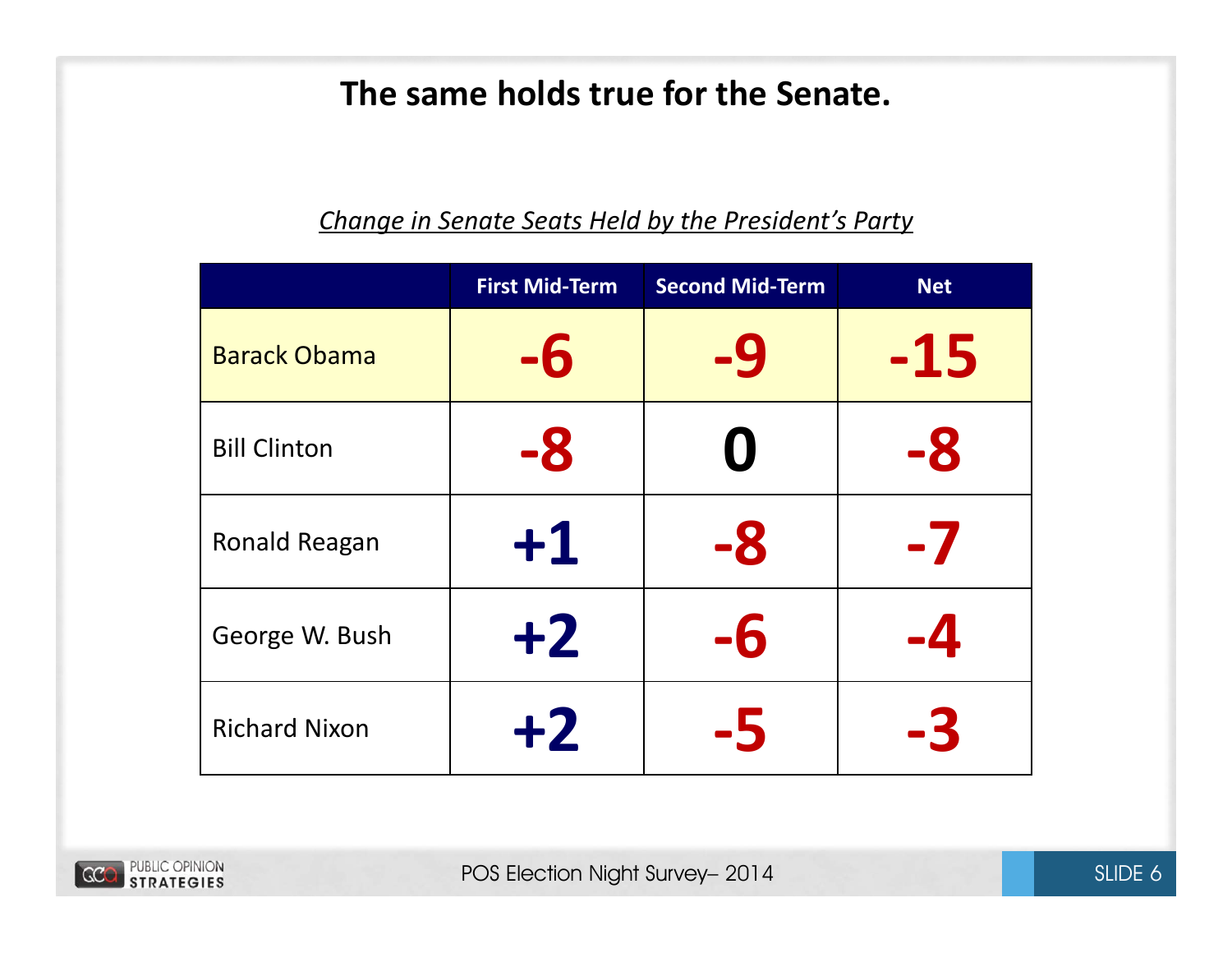

# **The 2014 Elections and The Affordable Care Act**

**Bill McInturff**

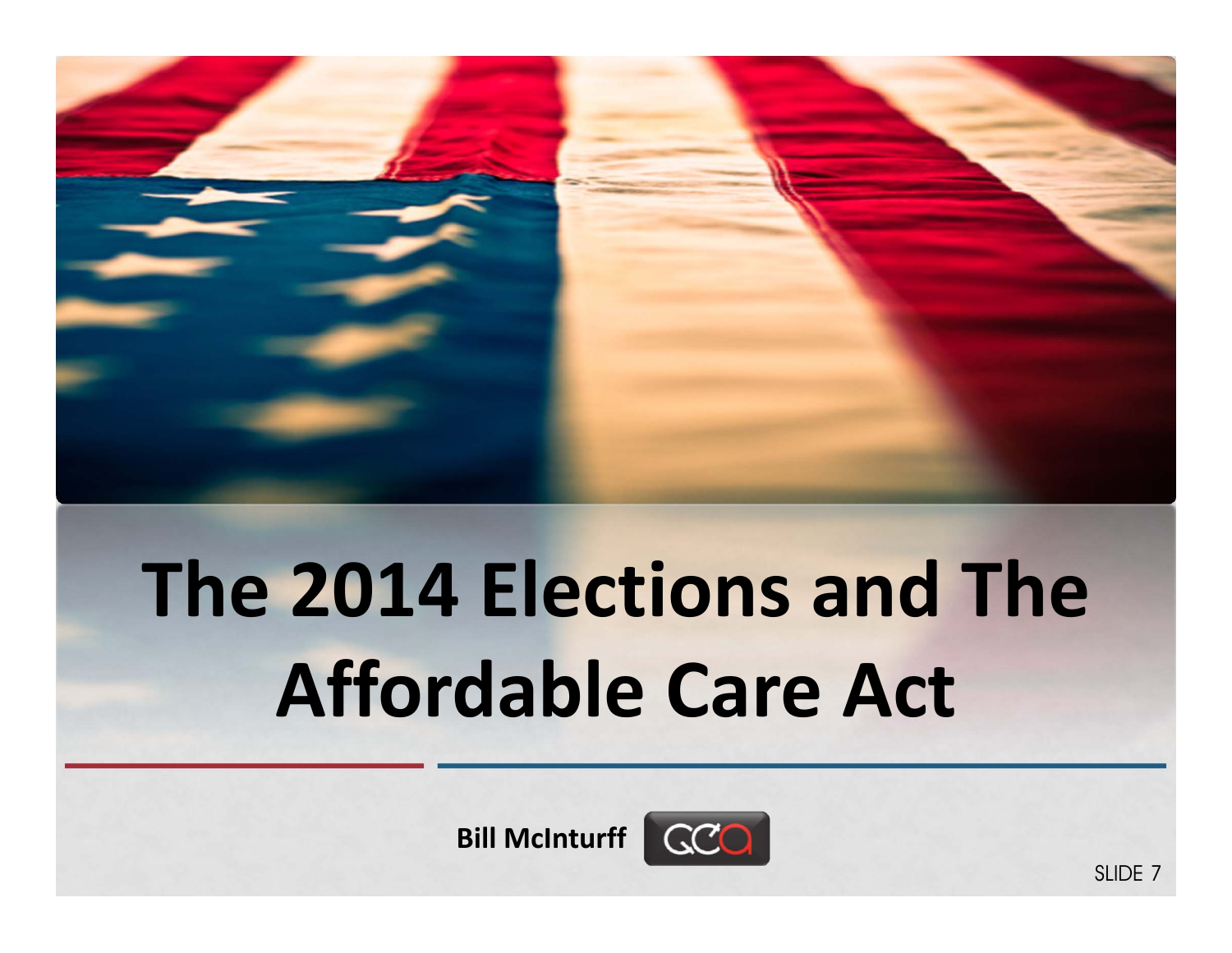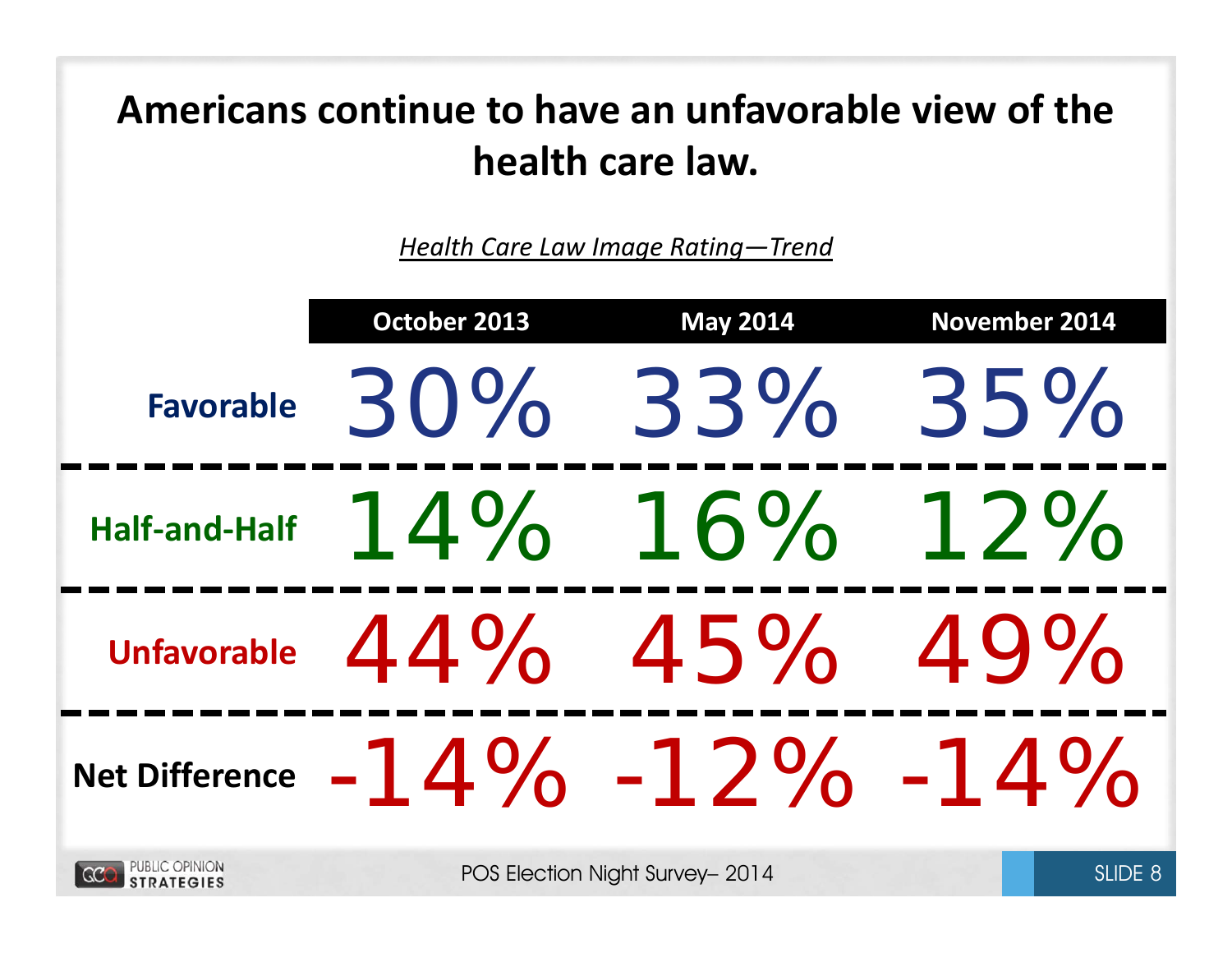**Less than one‐third of voters recall campaign commercials on the topic of the health care law this cycle. This is dramatically different than voter recall levels in 2010.**

*Recall Campaign Commercials About The ACA:*

|                     | 2010 | 2014 |
|---------------------|------|------|
| $Recall - A Lot$    | 30%  | 11%  |
| Recall – Some       | 39%  | 21%  |
| <b>Total Recall</b> | 69%  | 32%  |

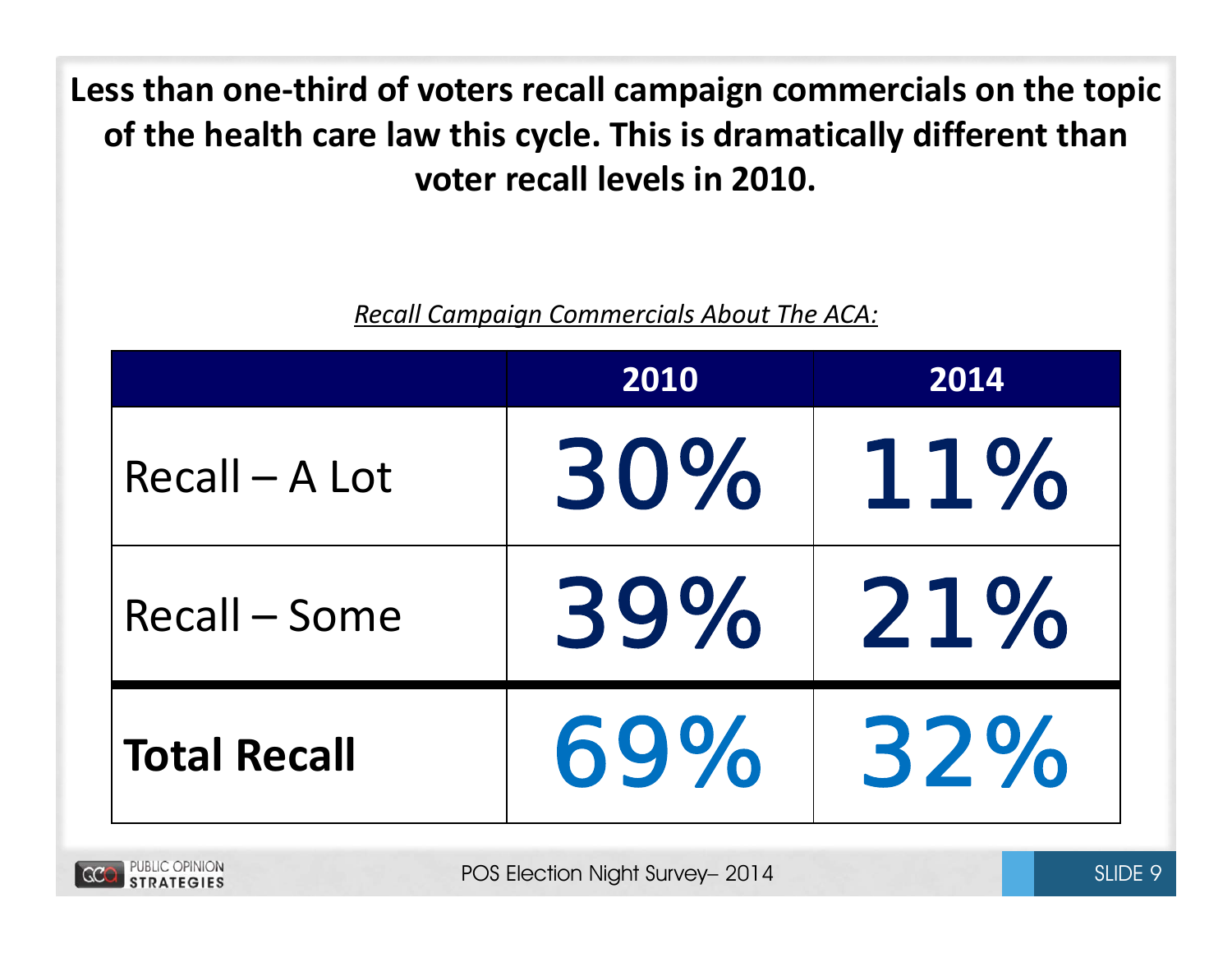**Nearly six out of ten voters this election cycle said their Congressional vote was NOT <sup>a</sup> message about the ACA. This again differs from 2010 where <sup>a</sup> plurality of voters said their vote for Congress was <sup>a</sup> message opposing the ACA.**

*Congressional Vote – Message About ACA?*

|                                                 | 2010 | 2014 |
|-------------------------------------------------|------|------|
| <b>Vote As Message</b><br><b>Supporting ACA</b> | 28%  | 12%  |
| <b>Vote As Message</b><br><b>Opposing ACA</b>   | 45%  | 28%  |
| <b>Not a Message About</b><br>the ACA           | 27%  | 59%  |

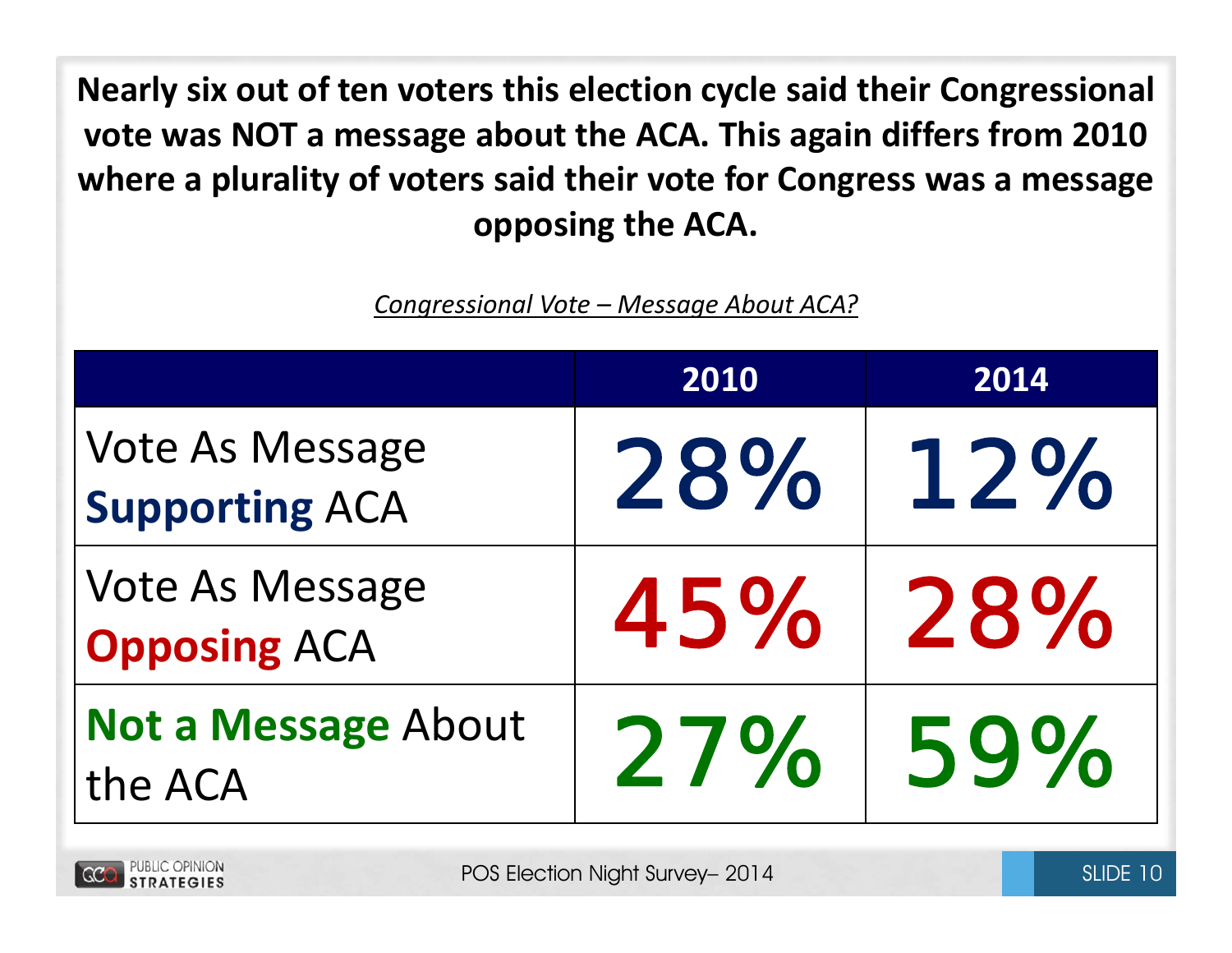**The data, though, is very different in the key Senate states.**

*Recall Campaign Commercials About The ACA:*

|                     | 2010 | 2014 | 2014 Key Senate<br><b>Seats</b><br>(15%) |
|---------------------|------|------|------------------------------------------|
| <b>Total Recall</b> | 69%  | 32%  | 53%                                      |

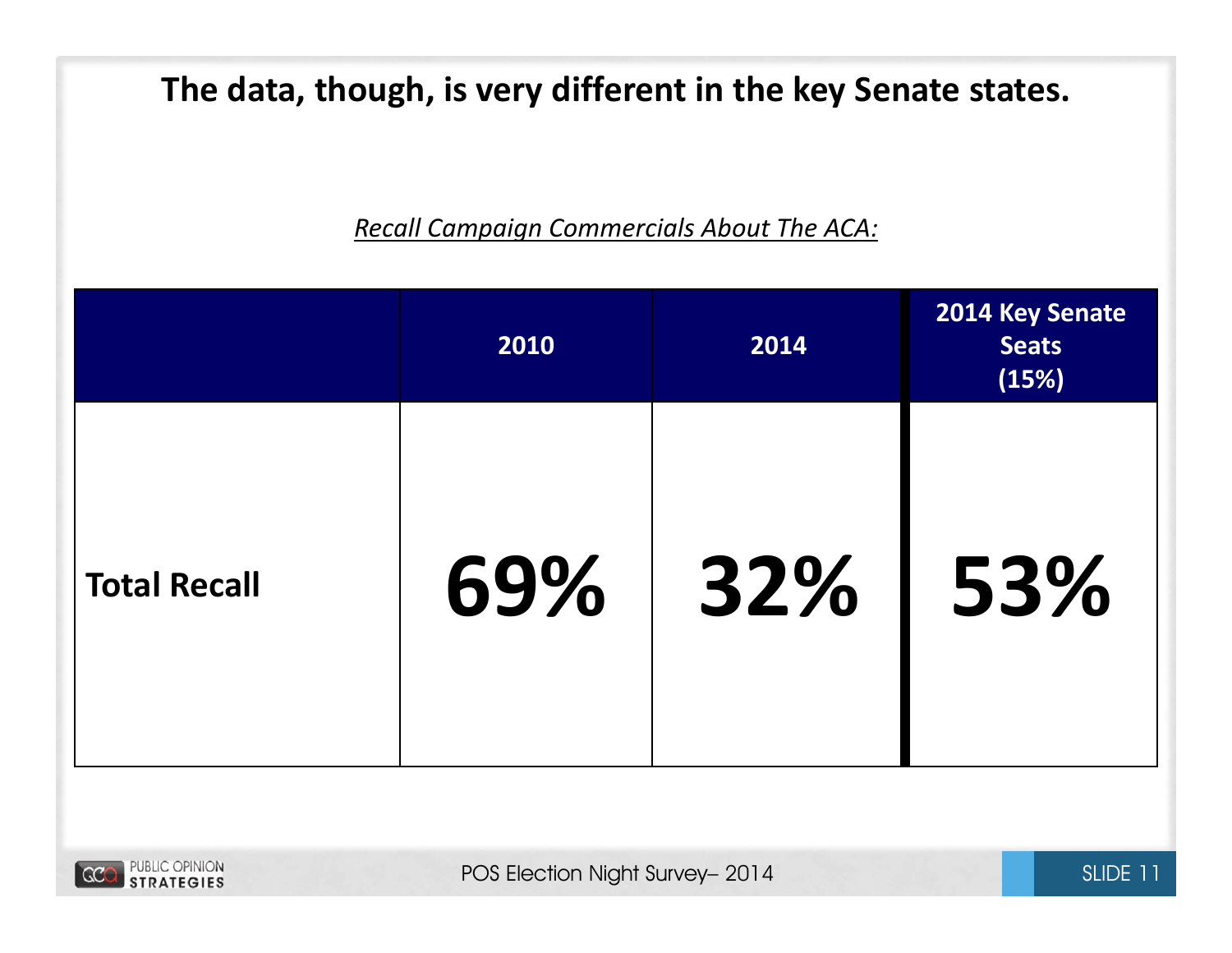#### **The data, though, is very different in the key Senate states.**

*Congressional Vote – Message About ACA?*

|                                                 | 2010 | 2014 | 2014 Key Senate<br><b>Seats</b><br>(15%) |
|-------------------------------------------------|------|------|------------------------------------------|
| <b>Vote as Message</b><br><b>Supporting ACA</b> | 28%  | 12%  | 18%                                      |
| <b>Vote as Message</b><br><b>Opposing ACA</b>   | 45%  | 28%  | 42%                                      |
| <b>Not a Message About</b><br>the ACA           | 27%  | 59%  | 40%                                      |